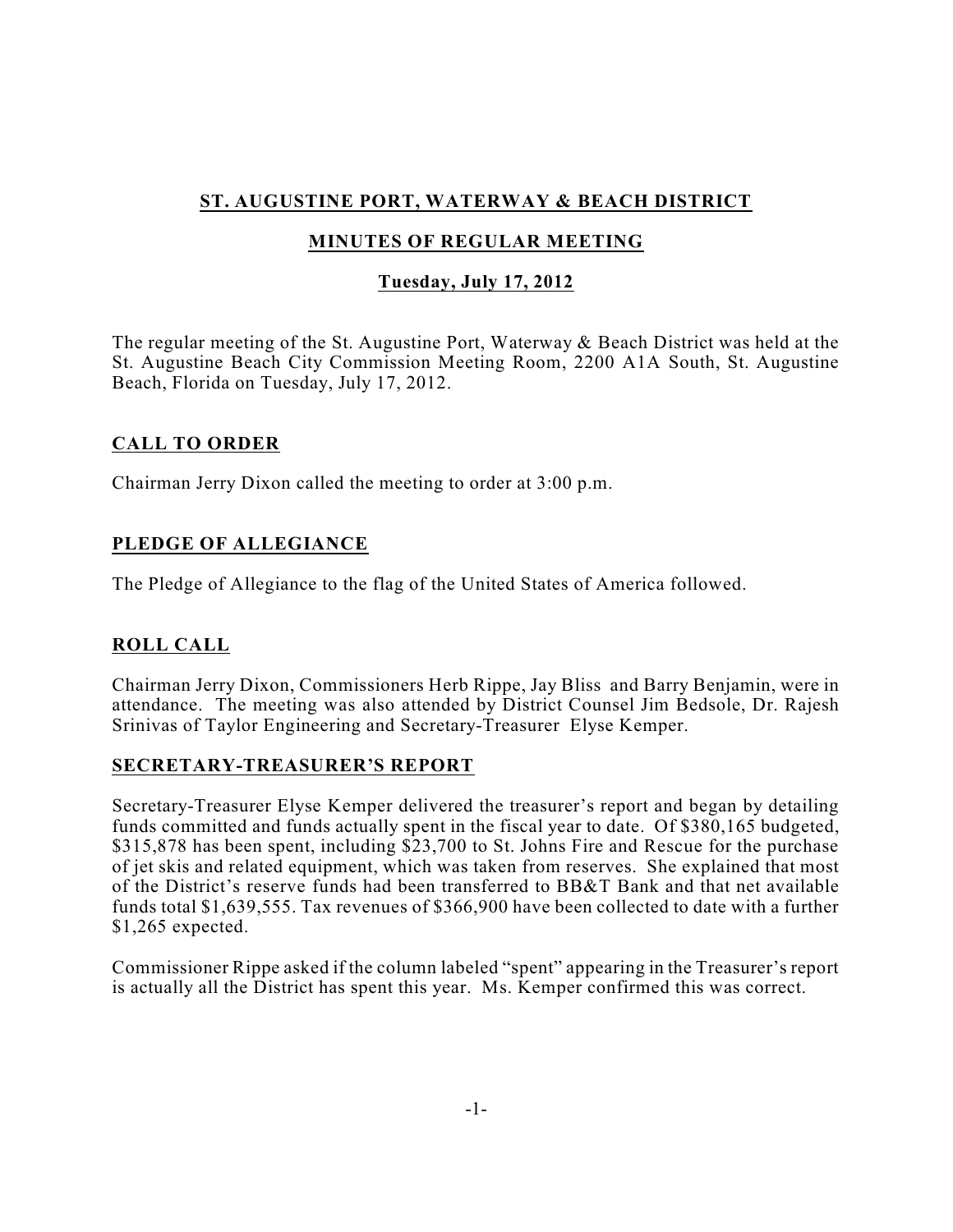### **APPROVAL OF MINUTES**

Mr. Bedsole said the minutes for the June, 2012 regular meeting were not complete and that they would be available for review before the next regular meeting.

### **ENGINEERING REPORT**

Dr. Rajesh Srinivas presented the report on behalf of Taylor Engineering. He said bathymetric surveys will be completed of Salt Run before and after the FIND dredging project in the Intracoastal Waterway to verify that no sediment has been lost or released during the pumping to the beach. He said the surveys may be sufficient to get a good look at the bottom of Salt Run. He also confirmed the Army Corps of Engineers is now surveying the depth of the navigation channel in St. Augustine Inlet and that the survey may be complete as early as next week.

Commissioner Rippe said he had recently visited the area around buoy 5A and that it was about 15 feet deep. The County Engineers told him the bottom there appeared to be shell and not beach quality sand, so dredging had been halted. Also, the area has collapsed since it was first dredged and the contractor has agreed to dredge there a second time. One million four hundred thousand cubic yards of sand have been extracted from the inlet and the project will now move to the ebb shoal for an additional seven hundred thousand cubic yards.

Commissioner Rippe said the County had previously committed to take sand from the inlet rather than the ebb shoal and that then-County Commission Chairman Bryan had written a letter to that effect. Chairman Dixon said the dredgers will stop if they hit coquina or some other unsuitable material, and move to the next available source for beach quality sand.

In conclusion, Dr. Srinivas said FDEP is still doing an internal review of its new Inlet Management Plan and that FDEP intends to bring it to the Commission for review as soon as it is completed. Also, the permit application for the Summer Haven River restoration is complete and should be submitted to FDEP this week.

### **OLD BUSINESS - NONE**

### **NEW BUSINESS**

### **A. TRIM - Set Millage Rate**

Secretary-Treasurer Elyse Kemper presented two alternative budget projections. The first is based on the use of the "roll-back" rate of taxation intended to approximate the prior year's revenues. The second projection used the prior year's actual tax rate which, due to the decline in property values, produces less revenue than the prior year. She advised that using the roll-back rate has the advantage of conserving steady (not increased) revenue and is not considered an increase according to TRIM laws.

Commissioner Rippe said the roll-back rate is an increase in millage over last year's and is actually a higher tax rate, although it brings in the same amount of revenue. Commissioner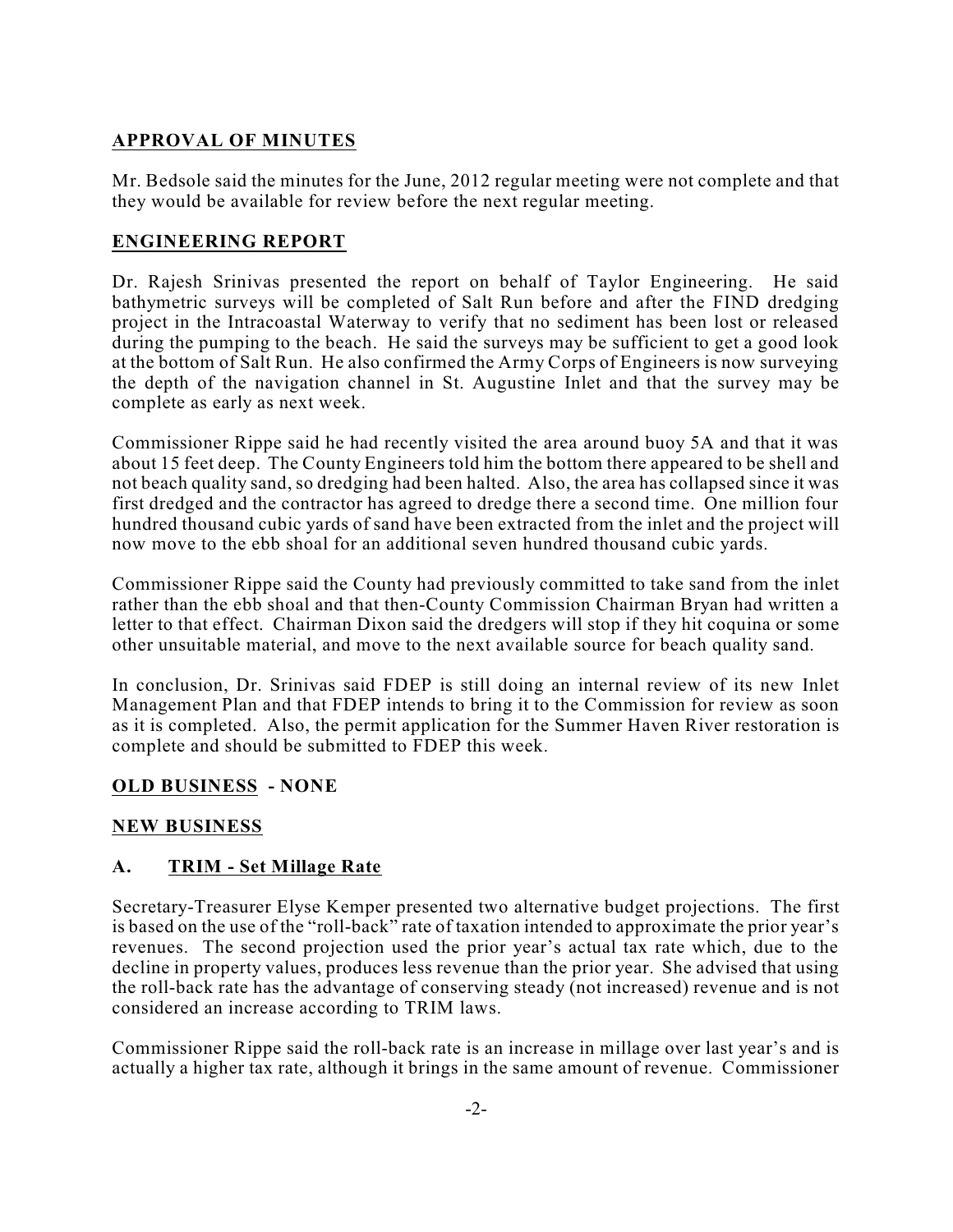Benjamin said the tax rate had not changed in years and that he was in favor of using the rollback rate. Commissioner Bliss agreed the roll-back rate was the best option. Commissioner Rippe said most other local agencies are keeping last year's rates. Commissioner Bliss said he believes the District should be able to tax the entire county, like FIND.

#### **A motion by Chairman Dixon to approve the roll-back rate for publication was seconded by Commissioner Benjamin and passed with Commissioner Rippe voting against.**

#### **B. Special Projects Budget 2012-2013.**

Commissioner Rippe opened discussion of the budget for the 2012-2013 fiscal year by distributing a worksheet totaling the special projects he believes may be undertaken in the coming year. According to his total, the projects could put the District in a deficit for the year by spending more than tax revenue would provide. He said his point was that the Commission has no process in place for analyzing the spending proposals presented to it. Too often, parties seeking funding simply appear at meetings unannounced and Commissioners are forced to decide without adequate deliberation. Chairman Dixon responded that the Commission usually decides to commit funds and then later spends the money, so there is time for consideration.

In response to questions by Commissioners Benjamin and Bliss, Ms. Kemper said the special projects fund is composed of tax revenues which remain after the District's operating expenses are paid. Commissioner Bliss said thirty percent of the District budget is operating expenses. Commissioner Benjamin said there was nothing which could be cut out of the operating expenses. Commissioner Dixon said the District operates without staff and is able to save money because of that fact. Ms. Kemper said the dredging projects such as the San Sebastian River and Salt Run do not occur every year so they have historically been paid from reserves rather than annual tax revenues.

### **PUBLIC COMMENT**

Lt. Steve Zukowski, FWC, reported that one of the sailboats anchored near Crane Park was in danger of becoming derelict because it appears to be unattended and is resting on the bottom at low tide. He said activity around County boat ramps has been brisk but safe. Matanzas Inlet is now silted in to the extent vessel traffic is quite restricted.

Sgt. Jay Bucher, St. Johns County Sheriff's Office Marine Unit, reported intense boating activity the weekend prior to July 4 and very few vessels out for the Wednesday fireworks in the bay. Commissioner Dixon said County officials had asked him to meet with them to discuss the number of boats which are anchored out of the city limits and may become derelict.

Brendan Burke, Lighthouse Museum, requested funding for an event to remove abandoned crab traps from local waters. He provided a budget detailing about \$13,000 in costs and asked for money from the Commissioners. Lt. Zukowski said the project would clean up "ghost traps" which may be harming the local fish and crab population and creating eyesores. A discussion ensued among the Commissioners which ended with a consensus that the